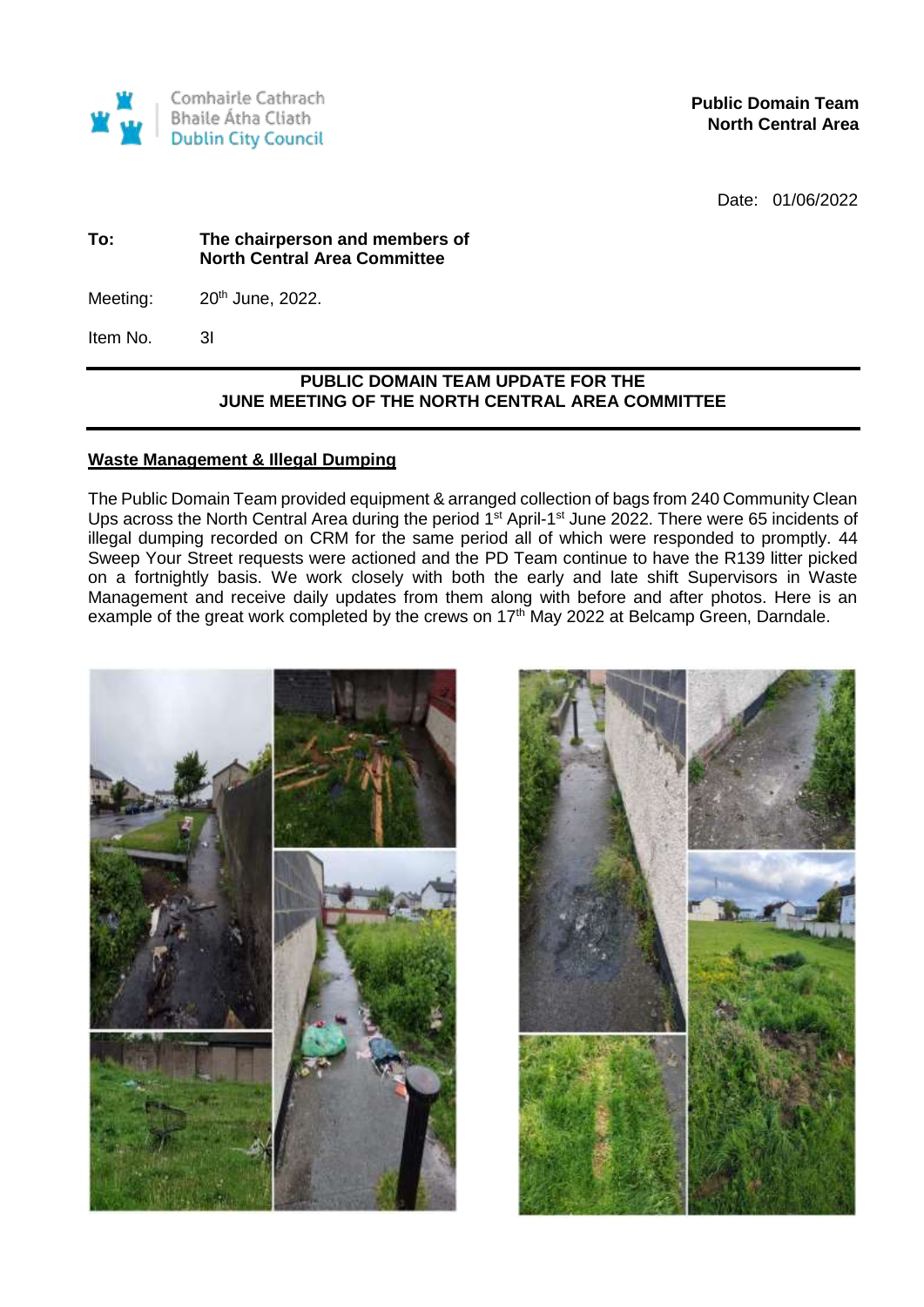## **Graffiti**

60 reports of graffiti received. The Public Domain Team arrange removal of graffiti as soon as the request is received. Racist/Political/Sexist graffiti is prioritised and removed within 24hours, all other incidents of graffiti are removed within 4 days. There has been a notable decrease in graffiti in the Darndale & Donaghmede areas in recent times. Here is an example of a recent graffiti incident in Kilbarrack reported to the Public Domain Team on 9<sup>th</sup> May 2022 which was removed within 2 days.



**Take photo before removal** 

**Take photo after removal** 



#### **Signage/Planters/Equipment**

Public Domain continue to work with registered Environmental Groups to enhance estates with bespoke heritage signage and planters. We also regularly arrange for equipment to be supplied to them for their area clean ups and provide a service for the removal of bags.

#### **City Neighbourhoods Competition**

The City Neighbourhoods Competition is returning to pre-pandemic arrangements. The entry forms have been circulated to schools, residential & business groups in the North Central Area. The closing date for receipt of applications was extended to Friday May 27th 2022. Judging of the Area Competition will take place in June 2022 & judging of the Citywide Competition will take place in July 2022. The North Central Area Office is planning to have an awards ceremony to announce the area results in September 2022 (venue & date to be confirmed). The Citywide results will be announced at an Awards Ceremony in Croke Park on Thursday October 06th 2022 at 5pm.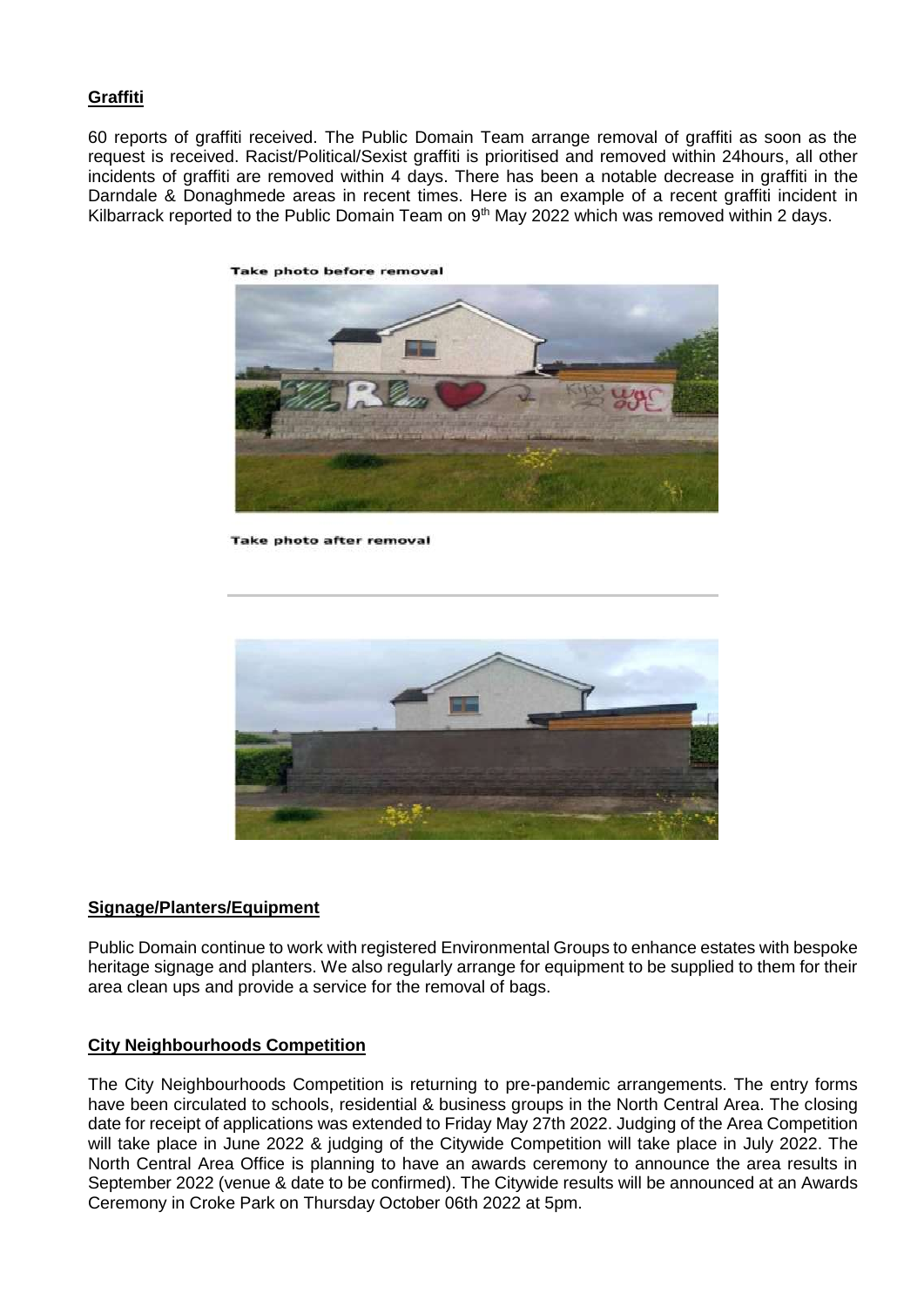# **Weeding**

The first foam weeding treatment is now complete in North Central and the contractor will return for the second treatment in August. Some manual removal will also take place this year – the contractor is currently trialling a weed strimmer in the area and we will provide an update at the next meeting. Here is a list of the roads that have had their first weed treatment:

| ARDARA AVENUE                                       | <b>FOXHILL PARK</b>                        | MOUNT OLIVE ROAD          |
|-----------------------------------------------------|--------------------------------------------|---------------------------|
| <b>BEECHBROOK GROVE</b>                             | <b>FOXHILL WAY</b>                         | <b>OAKPARK AVENUE</b>     |
| <b>BEECHBROOK LAWN</b>                              | <b>GLENAAN ROAD</b>                        | <b>OAKPARK CLOSE</b>      |
| <b>BLUNDEN DRIVE</b>                                | <b>GLENAYLE ROAD</b>                       | <b>OAKPARK DRIVE</b>      |
| <b>BRIARFIELD GROVE</b>                             | <b>GLENCLOY ROAD</b>                       | <b>OAKPARK GROVE</b>      |
| <b>BRIARFIELD ROAD</b>                              | <b>GLENCORP ROAD</b>                       | <b>RIBH AVENUE</b>        |
| <b>BRIARFIELD VILLAS</b>                            | <b>GLENDUN ROAD</b>                        | <b>RIBH ROAD</b>          |
| <b>BROOKWOOD CRESCENT</b>                           | <b>GLENTOW ROAD</b>                        | ROSEGLEN AVENUE           |
| <b>BROOKWOOD GROVE</b>                              | <b>GLENTWORTH PARK</b>                     | ROSEGLEN ROAD             |
| <b>BROOKWOOD HEIGHTS</b>                            | <b>GLENWOOD ROAD</b>                       | <b>ROSEMOUNT AVENUE</b>   |
| BROOKWOOD LAWN                                      | <b>GRACEFIELD AVENUE</b>                   | SAINT DONAGH'S PARK       |
| <b>BROOKWOOD RISE</b>                               | <b>GREENDALE AVENUE</b>                    | SAINT DONAGH'S ROAD       |
| CARNDONAGH LAWN                                     | <b>GREENDALE ROAD</b>                      | <b>SANTRY VILLAS</b>      |
| <b>CARRAROE AVENUE</b>                              | <b>HARMONSTOWN ROAD</b>                    | SCHOOLHOUSE LANE          |
| <b>CEDAR PARK</b>                                   | HOLYWELL AVENUE                            | <b>SHANARD AVENUE</b>     |
| <b>CLONROSSE COURT</b>                              | HOLYWELL CRESCENT                          | SHANARD ROAD              |
| <b>CLONROSSE DRIVE</b>                              | <b>HOLYWELL ROAD</b>                       | <b>SHANBOLEY ROAD</b>     |
| <b>CLONROSSE PARK</b>                               | <b>HOWTH VIEW PARK</b>                     | <b>SHANGLAS ROAD</b>      |
| <b>COOLATREE PARK</b>                               | <b>INVERMORE GROVE</b>                     | <b>SHANLISS DRIVE</b>     |
| <b>COOLEEN AVENUE</b>                               | KILBARRACK AVENUE                          | <b>SHANLISS ROAD</b>      |
| <b>COOLGARIFF ROAD</b>                              | KILBARRACK GARDENS                         | <b>SHANOWEN AVENUE</b>    |
|                                                     |                                            |                           |
| <b>COOLRUA DRIVE</b>                                | <b>KILBARRACK GROVE</b><br>KILFENORA DRIVE | <b>SHANOWEN DRIVE</b>     |
| <b>CRESTFIELD AVENUE</b><br><b>CRESTFIELD CLOSE</b> | <b>LARAGH CLOSE</b>                        | <b>SHANOWEN GROVE</b>     |
|                                                     |                                            | <b>SHANOWEN PARK</b>      |
| <b>CRESTFIELD DRIVE</b>                             | <b>LARAGH GROVE</b>                        | <b>SHANOWEN ROAD</b>      |
| <b>CRESTFIELD PARK</b>                              | <b>LARKHILL ROAD</b>                       | SHANRATH ROAD             |
| <b>CRESTFIELD ROAD</b>                              | <b>LEIN GARDENS</b>                        | SHANTALLA AVENUE          |
| <b>CURRACLOE DRIVE</b>                              | <b>LEIN PARK</b>                           | SHANVARNA ROAD            |
| DONAGHMEDE DRIVE                                    | <b>LEIN ROAD</b>                           | SLADEMORE AVENUE          |
| DONAGHMEDE ROAD                                     | <b>LENTISK LAWN</b>                        | SLADEMORE CLOSE           |
| EDENMORE AVENUE                                     | LIMEWOOD AVENUE                            | <b>SLADEMORE COURT</b>    |
| <b>EDENMORE CRESCENT</b>                            | <b>LIMEWOOD PARK</b>                       | SLADEMORE DRIVE           |
| <b>EDENMORE DRIVE</b>                               | LIMEWOOD ROAD                              | STREAMVILLE ROAD          |
| <b>EDENMORE GARDENS</b>                             | <b>LORCAN AVENUE</b>                       | <b>SWAN'S NEST AVENUE</b> |
| <b>EDENMORE GREEN</b>                               | <b>LORCAN CRESCENT</b>                     | <b>SWAN'S NEST ROAD</b>   |
| EDENMORE GROVE                                      | <b>LORCAN DRIVE</b>                        | TARA LAWN                 |
| <b>EDENMORE PARK</b>                                | <b>LORCAN GREEN</b>                        | THE BEECHES               |
| ELLENFIELD ROAD                                     | <b>LORCAN GROVE</b>                        | THE THATCH ROAD           |
| <b>ELTON COURT</b>                                  | <b>LORCAN PARK</b>                         | <b>THORNVILLE AVENUE</b>  |
| ELTON DRIVE)                                        | LORCAN ROAD                                | THORNVILLE DRIVE          |
| <b>ELTON PARK</b>                                   | <b>LORCAN VILLAS</b>                       | THORNVILLE PARK           |
| <b>ELTON WALK</b>                                   | <b>MAGENTA CRESCENT</b>                    | THORNVILLE ROAD           |
| <b>FOXFIELD SAINT JOHN</b>                          | <b>MAGENTA HALL</b>                        | <b>TONLEGEE AVENUE</b>    |
| FOXFIELD CRESCENT                                   | <b>MCAULEY DRIVE</b>                       | <b>TONLEGEE DRIVE</b>     |
| <b>FOXFIELD GREEN</b>                               | MCAULEY PARK                               | <b>WOODBINE CLOSE</b>     |
| <b>FOXHILL AVENUE</b>                               | <b>MILLBROOK AVENUE</b>                    | <b>WOODBINE DRIVE</b>     |
| <b>FOXHILL CLOSE</b>                                | MILLBROOK GROVE                            | <b>WOODBINE PARK</b>      |
| FOXHILL COURT                                       | MILLBROOK ROAD                             | WOODBINE ROAD             |
| <b>FOXHILL CRESCENT</b>                             | MILLWOOD COURT                             | <b>WOODVIEW CLOSE</b>     |
| <b>FOXHILL DRIVE</b>                                | MILLWOOD PARK                              | <b>WOODVIEW PARK</b>      |
| <b>FOXHILL GREEN</b>                                | MILLWOOD VILLAS                            | YELLOW ROAD               |
| <b>FOXHILL GROVE</b>                                | MOUNT OLIVE GROVE                          |                           |
| <b>FOXHILL LAWN</b>                                 | MOUNT OLIVE PARK                           |                           |